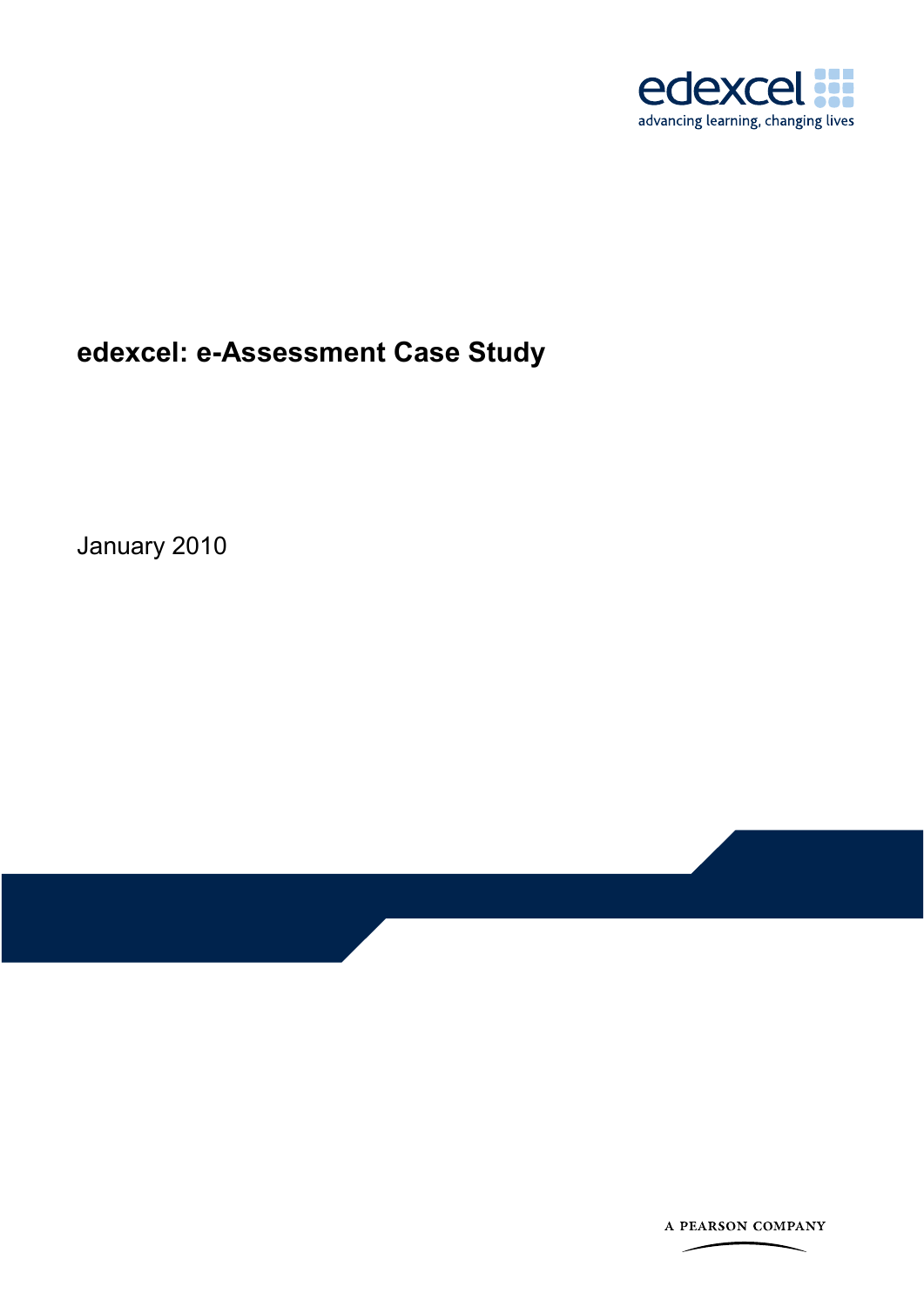# **OUR COMMITMENT TO INNOVATIVE ASSESSMENT**

Edexcel, a Pearson company, is the UK's largest unitary awarding body. We offer academic and vocational qualifications and examinations to schools, colleges and employers in the UK and internationally. Our general qualifications include GCSEs, AS and A Levels, and O Levels; our vocational qualifications include NVQ and BTEC, from entry level to Higher National Diplomas.

At Edexcel, we strive to lead the way in using technology to modernise educational assessment by developing and implementing technology-driven assessment solutions that are valid and reliable. We are established in the field of on-screen marking and have introduced on-screen testing in some of our qualifications. We are currently piloting electronic evidence capture for our Creative and Media Diploma.

#### **ON-SCREEN TESTING**

At present, we offer on-screen tests for qualifications such as BTEC, Skills for Life and GCSE Applied French. As part of our technology-enhanced assessment strategy, we have also piloted on-screen tests for our GCSE Built Environment and Construction Industry, GCSE Business and GCSE Mathematics qualifications.

Our BTEC and Skills for Life on-screen tests:

- are offered on demand, so learners can take them when they are ready;
- provide instant provisional results, along with feedback for students; and
- provide detailed feedback on results through Edexcel Online.

Our on-screen GCSE Applied French Reading and Listening tests offer many interactive features designed to increase the accessibility of the exam and so raise achievement. For the Listening exam, students use earphones to listen to audio clips. This allows individual students to stop, start and replay the audio as they choose. Other features of the onscreen tests include engaging visual displays and asking students to make 'drag-and-drop' responses to questions (see Figure 1), dragging images or text into the correct positions.

The on-screen GCSE Applied French tests are offered in a high-security environment. This means that features such as on-demand testing and instant provisional results are not available. These high-security tests have the same timetable as their paper-based equivalents, and the results are available on the same day.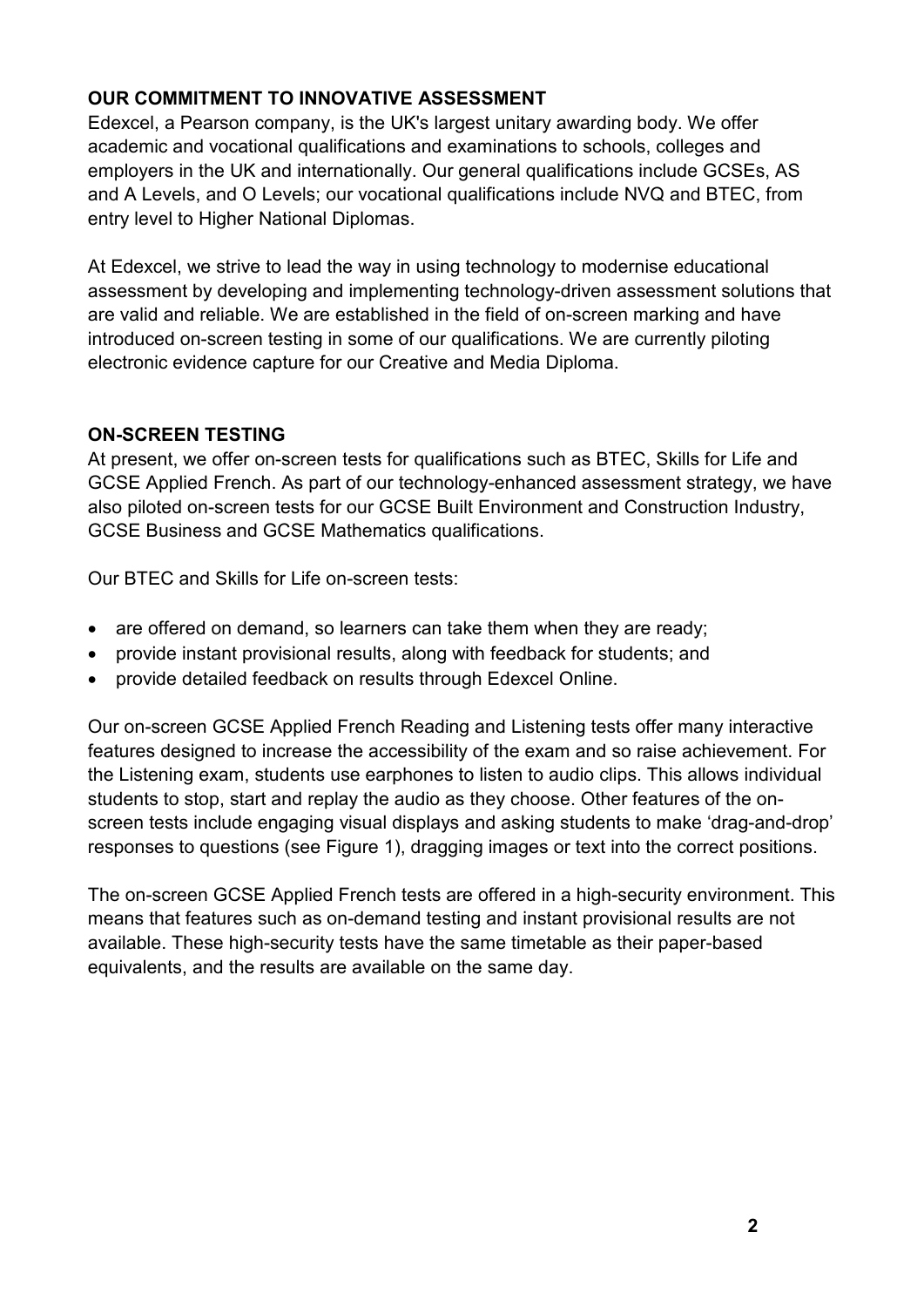

**Figure 1: A 'drag-and-drop' question from GCSE Applied French** 

# **ELECTRONIC EVIDENCE CAPTURE**

We are currently running pilots on an electronic evidence capture system called e-Scape, with 20 centres offering the Edexcel Creative and Media Principal Learning units over a period of two years.

Important aspects of the e-Scape system include:

- web-based e-portfolios that are created during the Diploma activities;
- easy-to-use online tools for creating coursework tasks and for the collection of evidence in a variety of formats (see Figure 2);
- online tools to simplify the sharing of assessment data among centres as students move around during the course of the Diploma; and
- one central repository for the easy submission of evidence, accessible by teachers and Edexcel, with no need to convert evidence into different formats in order to physically submit it.

e-Scape distinguishes itself from other e-portfolios by the way in which it provides a structure for both the collection of student-generated data and its assessment and verification. Its flexibility allows it to incorporate numerous styles of learning, teaching and qualification types, and it provides authoring tools to enable the development of a number of value-added products.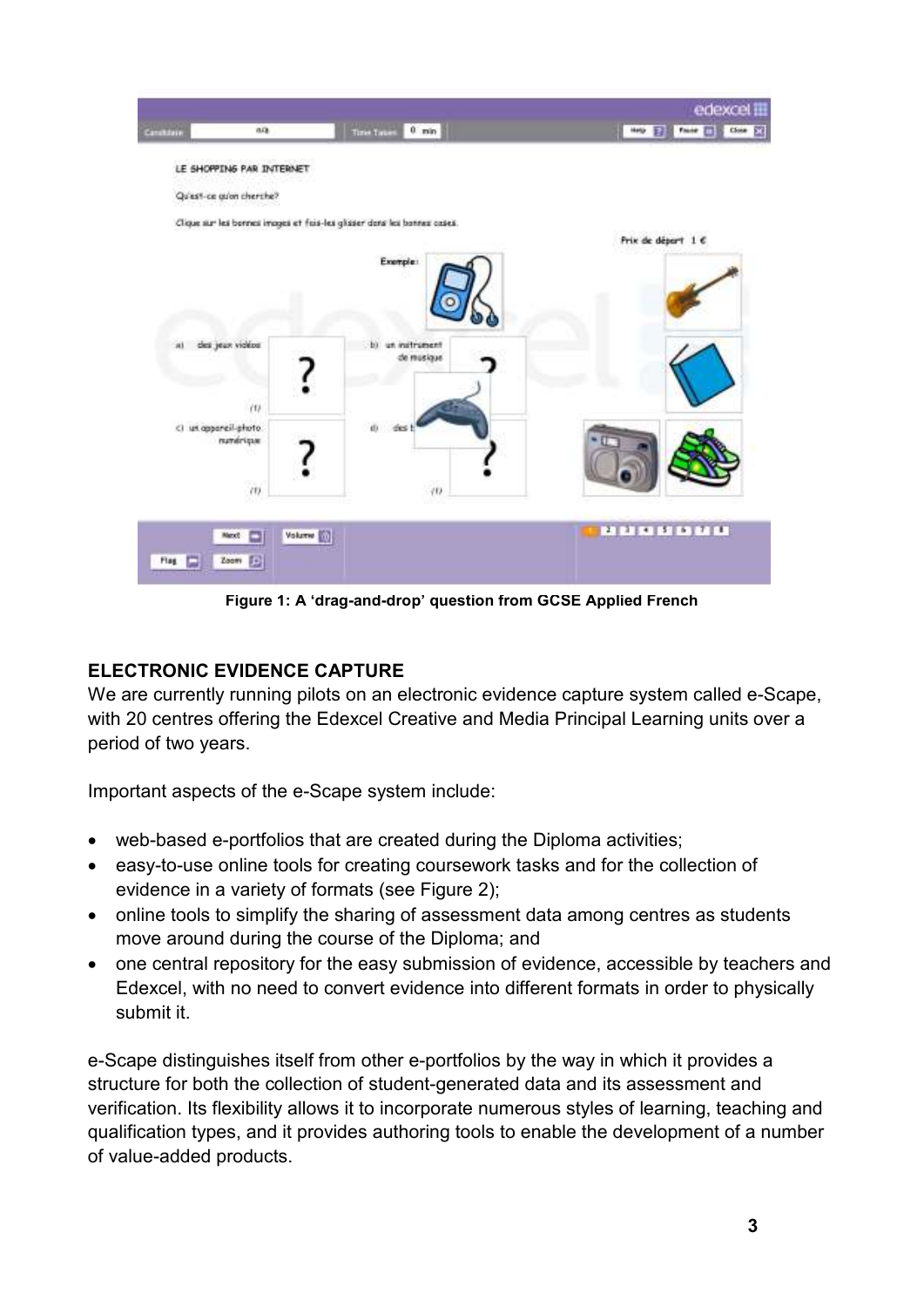Markers, moderators and verifiers need only have an up-to-date web browser to access the e-Scape e-portfolios, removing the need for any specialist software that students and teachers might have used during the production of the assessment evidence.



**Figure 2: Diversity of file formats stored in an e-Scape e-portfolio** 

# **OUR APPROACH**

When developing on-screen tests, we aim to ensure that the assessment is enjoyable for the candidate and increases flexibility for the centre. At the same time, we make sure that each test is designed and validated with the same rigour as any traditional, paper examination. Therefore, before an on-screen test is released live, we conduct non-live trials with a small number of centres. These are typically followed by live pilots, which establish the validity of the test items and the reliability of the marking processes and allow us to gather candidate and teacher feedback.

On-screen high-stakes tests are conducted with the same level of security as paper-based high-stakes examinations. We issue stringent security guidelines for our examiners and centres on how to manage on-screen tests effectively. Our test delivery platform includes rigorous authentication protocols. We also lay out clear guidelines for minimum network standards and provide free technical support for centres. In these ways, we ensure that our on-screen tests maintain the integrity of traditional examinations while providing all the benefits of on-screen assessment.